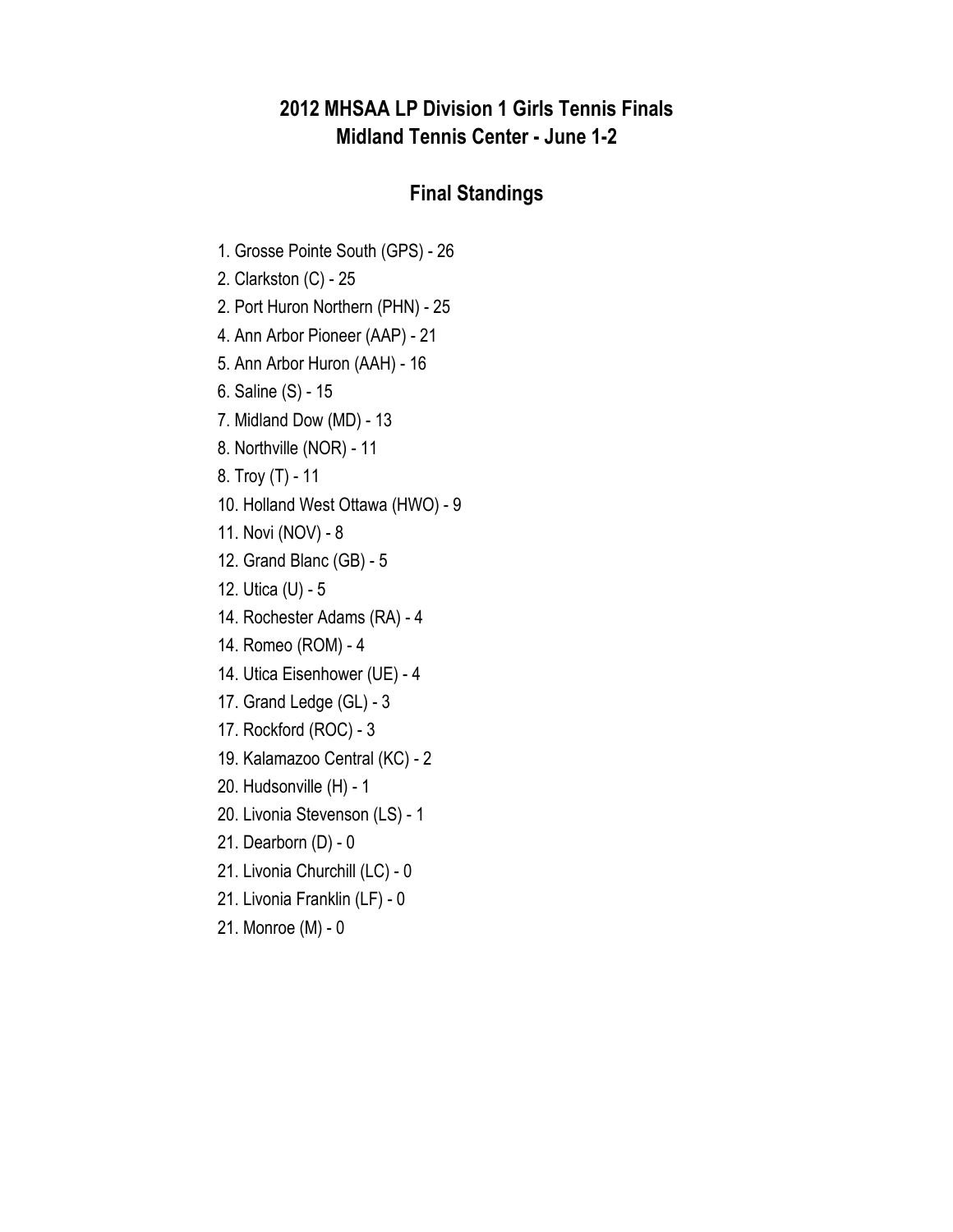## **No. 1 Singles Flight 2012 MHSAA LP Division 1 Girls Tennis Finals - Midland Tennis Center - June 1-2**

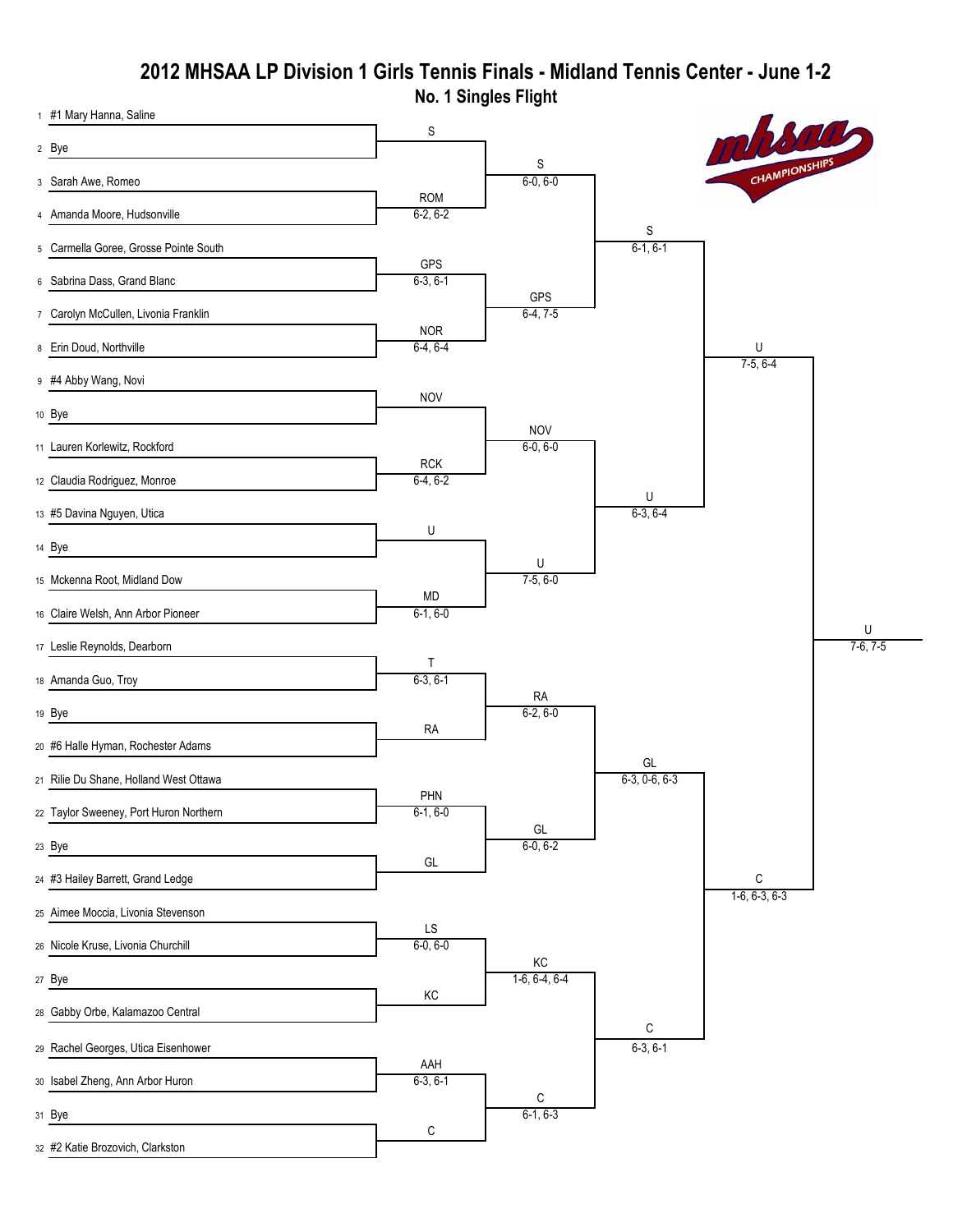#### **2012 MHSAA LP Division 1 Girls Tennis Finals - Midland Tennis Center - June 1-2 No. 2 Singles Flight**

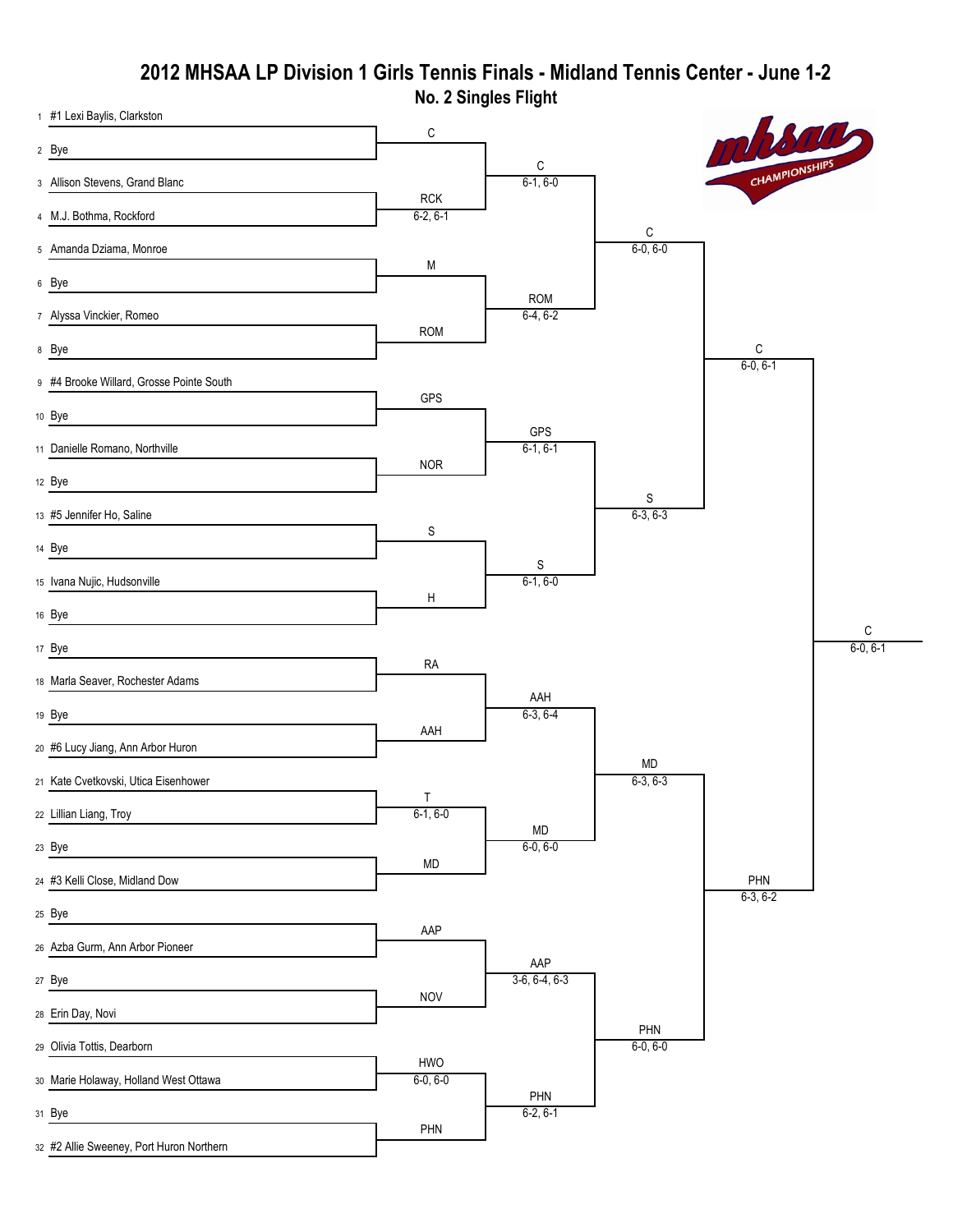#### **No. 3 Singles Flight 2012 MHSAA LP Division 1 Girls Tennis Finals - Midland Tennis Center - June 1-2**

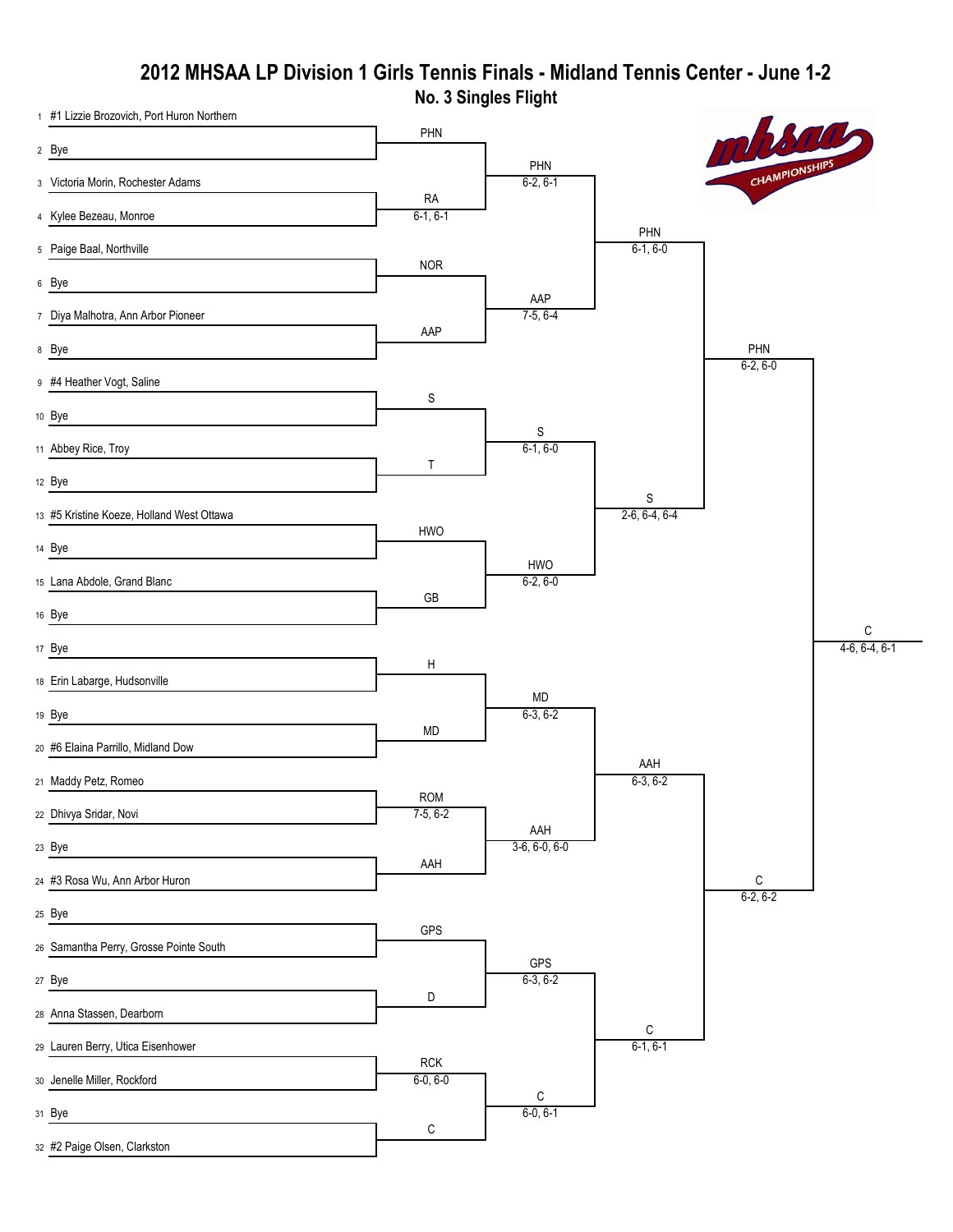#### **2012 MHSAA LP Division 1 Girls Tennis Finals - Midland Tennis Center - June 1-2 No. 4 Singles Flight**

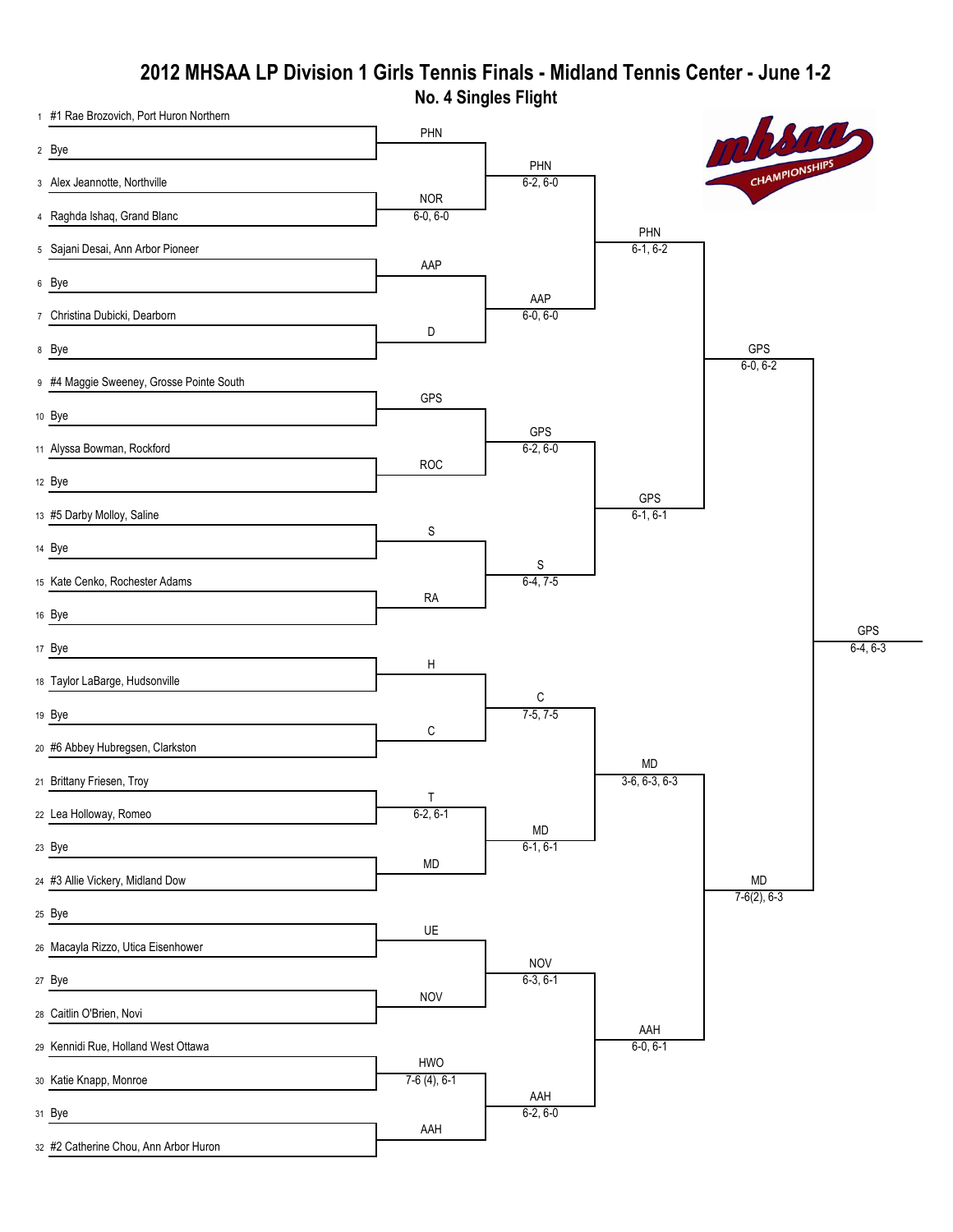# **2012 MHSAA LP Division 1 Girls Tennis Finals - Midland Tennis Center - June 1-2**

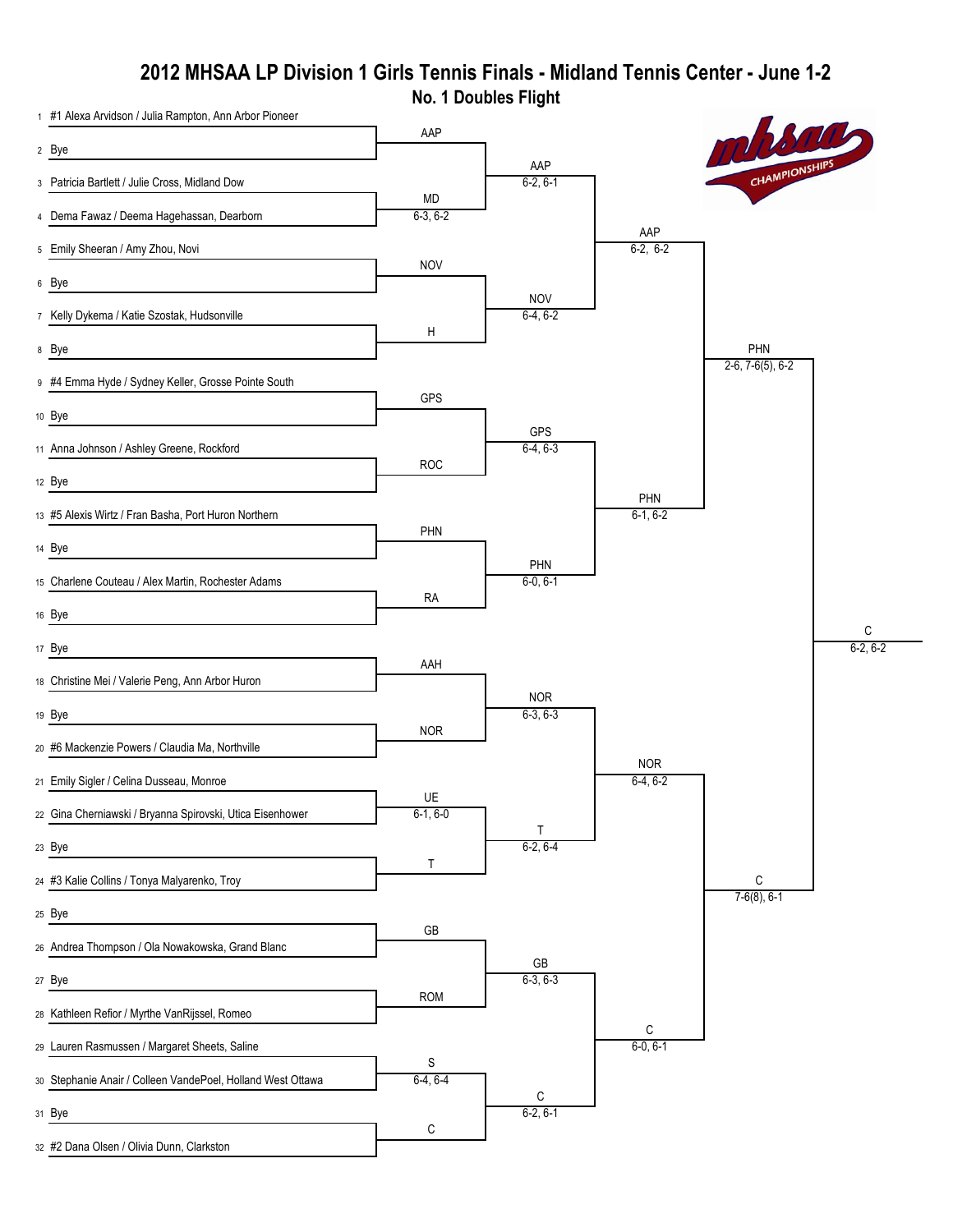# **2012 MHSAA LP Division 1 Girls Tennis Finals - Midland Tennis Center - June 1-2**



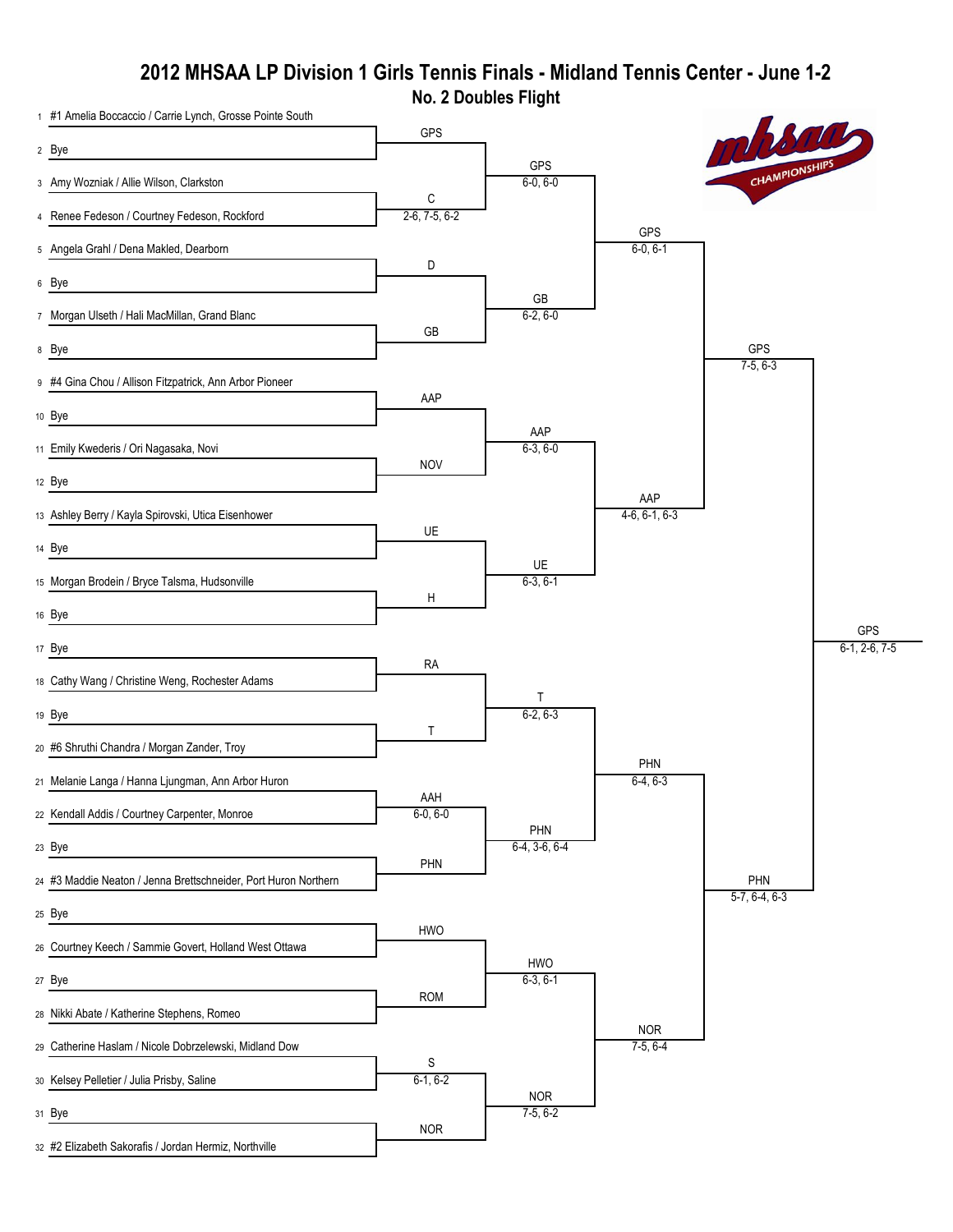# **2012 MHSAA LP Division 1 Girls Tennis Finals - Midland Tennis Center - June 1-2**